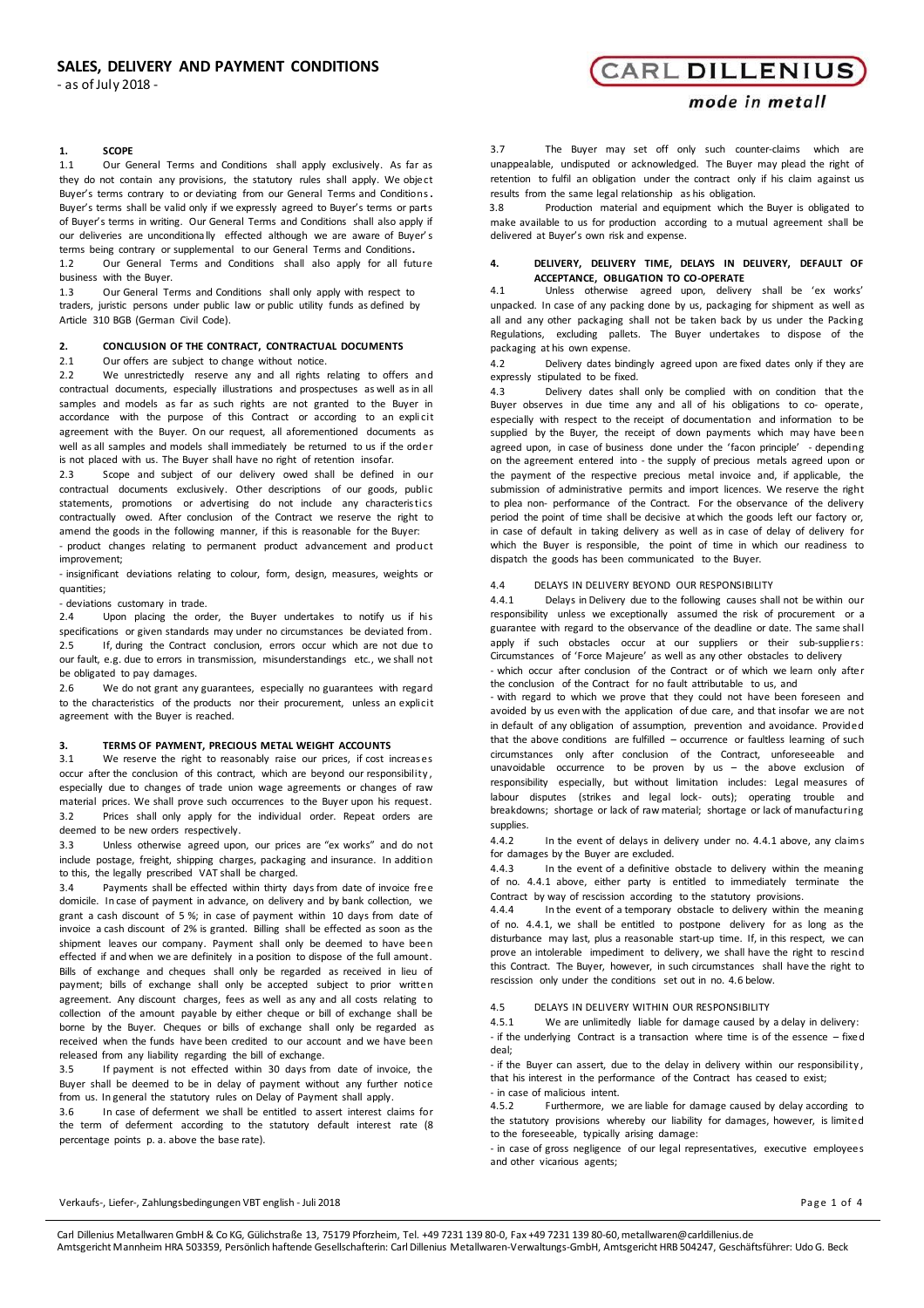# **SALES, DELIVERY AND PAYMENT CONDITIONS**

- as of July 2018 -

# **CARL DILLENIUS**

# mode in metall

‐ in case of slight negligence of our legal representatives, executive employees and other vicarious agents, if they breach essential contractual obligations (see definition no. 7.8.2).

4.5.3 Moreover, we are liable in case of delay in delivery for each completed week of delay in delivery within the scope of a lump-sum compensation for delay in delivery of 0.5 % of the delivery value, maximum, however, of not more than 5 % of the delivery value.

4.5.4 Buyer's further claims shall be excluded.

4.6 BUYER'S RIGHT TO RESCIND THE CONTRACT IN CASE OF DELAYS IN **DELIVERY** 

If we prove that the delay is beyond our legal responsibility, the Buyer shall be entitled to rescind the Contract only

‐ if the Buyer has declared in the Contract that his continued interest in our performance is linked to and depending on timely performance (transaction where time is of the essence – fixed deal) or

‐ if the Buyer proves that, as a consequence of the delay in delivery, his interest in our performance of the Contract has ceased to exist or that the maintenance of the contractual relationship cannot reasonably be expected from him. Furthermore, the statutory provisions shall be decisive for the right to rescind the Contract and for the legal consequences of the rescission of the Contract; the Buyer may claim back performances which are not owed by him.

4.7 We shall have the right to effect partial deliveries as far as the Buyer can reasonably be expected to accept them.

4.8 If the Buyer is culpably in default in taking or picking up delivery of the goods or if he is in default in acceptance at the place of delivery or if he is in default in the request for delivery of the goods ‐ also with respect to partia l deliveries ‐ or if delivery is delayed for other reasons attributable to the Buyer of if he culpably infringes any other obligations to co-operate, we shall have the right to claim for damages incurred to us including additional expenditures, if applicable. We reserve the right to further claims.

# **5. PASSING OF RISK / INSURENACE**

5.1 The risk of an accidental loss or of an accidental deterioration shall pass to the Buyer as soon as the goods have been handed over to the person or institution designated to pick up or execute delivery, no later, however, than when the goods leave our company. The same shall apply for deliveries effected by our own vehicles or if freight or carriage paid and packing included has been agreed upon.

5.2 In case of default in acceptance, in taking delivery or in picking up delivery by the Buyer, as the case may be, or in case of delay in delivery for reasons attributable to the Buyer, the risk of an accidental loss or of an accidental deterioration of the goods shall pass to the Buyer at the moment the latter is in delay or when delivery could have taken place if the conduct of the Buyer had been in accordance with his duty.

5.3 At request and expense of the Buyer we shall insure the goods against theft, breakage, fire and water damage, damage in transit as well as against other insurable risks.

# **6. RETENTION OF OWNERSHIP**

6.1 We retain ownership to all products delivered by us until we receiv e full payment of all sums owed to us originating from the business relation with the Buyer (hereinafter the "reserved" or "privileged" products). The retained ownership shall be deemed collateral for the total account payable to us (current account retention) until all current liabilities have been discharged. In case of the Buyer's conduct not being in accordance with the Contract, in particular in case of default of payment, we are entitled to take back the reserved products. The taking‐back of the reserved products is deemed to be our rescission of the Contract. After takingback of the reserved products we are entitled to exploit them, the proceeds thereof shall be set off with the Buyer's accounts payable less reasonable exploitation costs.

6.2 The Buyer shall have the right to resell the reserved products in the ordinary course of business; however, as early as today the Buyer shall assign to us all claims that he may have against his buyers or against third parties on account of the resale to the amount of the invoice total (including VAT) of our claims. If the Buyer includes the claims from a resale of the reserved products in a current account business relation existing with his buyer, this current account claim shall be assigned to us to the amount of the acknowledg ed balance; the same shall apply for the "causal" balance if the Buyer becomes insolvent. The Buyer shall still have the right to collect the assigned claims after they have been assigned. Subject to the rules and regulations under the insolvency law, our right to collect claims ourselves shall remain unaffected; however, we undertake not to collect claims as long as the Buyer does not

breach his contractual obligations, especially if he observes his obligation of payment, if he is not in delay of payment nor motion for opening of an insolvency procedure against him has been filed, and if he has not generally ceased payment. Under the right of resale, the Buyer shall not be entitled to pledge or in any way charge by way of security any of the products.<br>6.3 If our undertaking not to collect claims under no 6.2.3

If our undertaking not to collect claims under no. 6.2 above ceases to exist, we shall have the right ‐ subject to the rules and regulations under the insolvency law:

‐ to withdraw the right of resale and to make use of our rights to take back the reserved products and to exploit them according to no. 6.1. above and/or

‐ to withdraw the direct debit authorisation and to demand that the Buyer discloses to us the claims assigned and the respective debtors, makes any and all particulars for direct debit towards us, hands over to us the corresponding documents and communicates the assignment to the debtors (third parties).

6.4 In case of damage or loss of the reserved products as well as in case of a change of domicile or of property, the Buyer shall immediately notify us hereof in writing. The same applies for levies of execution or other interventions of third parties so that we are in a position to bring an action under Article 771 ZPO (German Code of Civil Procedure). If the third party is in no position to reimburse the judicial and extra‐judicial costs of an action under Article 771 ZPO, the Buyer shall be liable for the loss incurred by us. If the release of the reserved products is achieved without legal proceedings, costs hereby incurred may also be charged to the Buyer, herein included costs of regaining seized reserved products.<br>6.5 Any pro

Any processing or transformation of the reserved products by the Buyer shall always be deemed to be on our behalf. If the reserved products are processed with other goods which are the property of any person other than us, the product thereof shall be deemed to be owned in common with that other person, our share in the common property depending on the ratio of the tota l amount charged by us for the reserved products including VAT ‐ in case of business done under the facon principle' depending on the ratio of the tota l amount charged by us for facon work including VAT ‐ to the purchase price (invoice totals incl. VAT) of the other goods processed at the time of the processing or transformation. Furthermore, the provisions applicable for the reserved products shall also apply for the product of such processing or transformation. With respect to the product of such processing or transformation, the Buyer shall acquire expectant rights corresponding to the expectant rights to the reserved products.

6.6 If the reserved products are inseparably mixed or combined with other goods which are the property of any person other than us, the product thereof shall be deemed to be owned in common with that other person, our share in the common property depending on the ratio of the total amount charged by us for the reserved products including VAT ‐ in case of business done under the facon principle' depending on the ratio of the total amount charged by us for facon work including VAT ‐ to the purchase price (invoice totals incl. VAT)of the other goods which have been mixed or combined, at the time of the mixing or combining. If the mixing or combination of the products has been done in such a way that the product of the Buyer is to be considered the main product, it is agreed that the Buyer assigns to us co-ownership of such product on a pro rata basis. The Buyer shall store such property owned either exclusively by us or owned in common with another person properly for us.

6.7 If our reserved products are resold after having been processed or transformed in any way the Buyer shall, as early as today, assign to us as security his claims resulting from the resale of such products up to the invoice tota l (including VAT) of our claims. If, as a result of the processing or transforma tion of or of the mixing or combination of the reserved products with other goods which are the property of any person other than us, we have only acquired coownership pursuant to the above no.s 6.5 or 6.6, the claim to the purchase price of the Buyer shall only be assigned to us in advance to the extent of the ratio of the total amount charged by us for the reserved products including VAT ‐ in case of business done under the facon principle' depending on the ratio of the tota l amount charged by us for facon work including VAT ‐ to the invoice totals of the other goods which are not our property. Furthermore, provisions as laid down in nos. 6.2 ‐ 6.4 above shall apply correspondingly for claims assigned to us in advance.

6.8 If under the laws of a foreign country within the borders of which the reserved products are located, a reservation of ownership or an assignment is not legally effective, the security provision corresponding to reservation of ownership or assignment in this legal sphere shall be deemed to have been stipulated. If co-operation of the Buyer is required in order to create such rights, the Buyer shall be bound at our request to take all measures necessary in order to constitute and maintain such rights.

Verkaufs-, Liefer-, Zahlungsbedingungen VBT english - Juli 2018 **Pa g e 2 of 4** and 2018 Page 2 of 4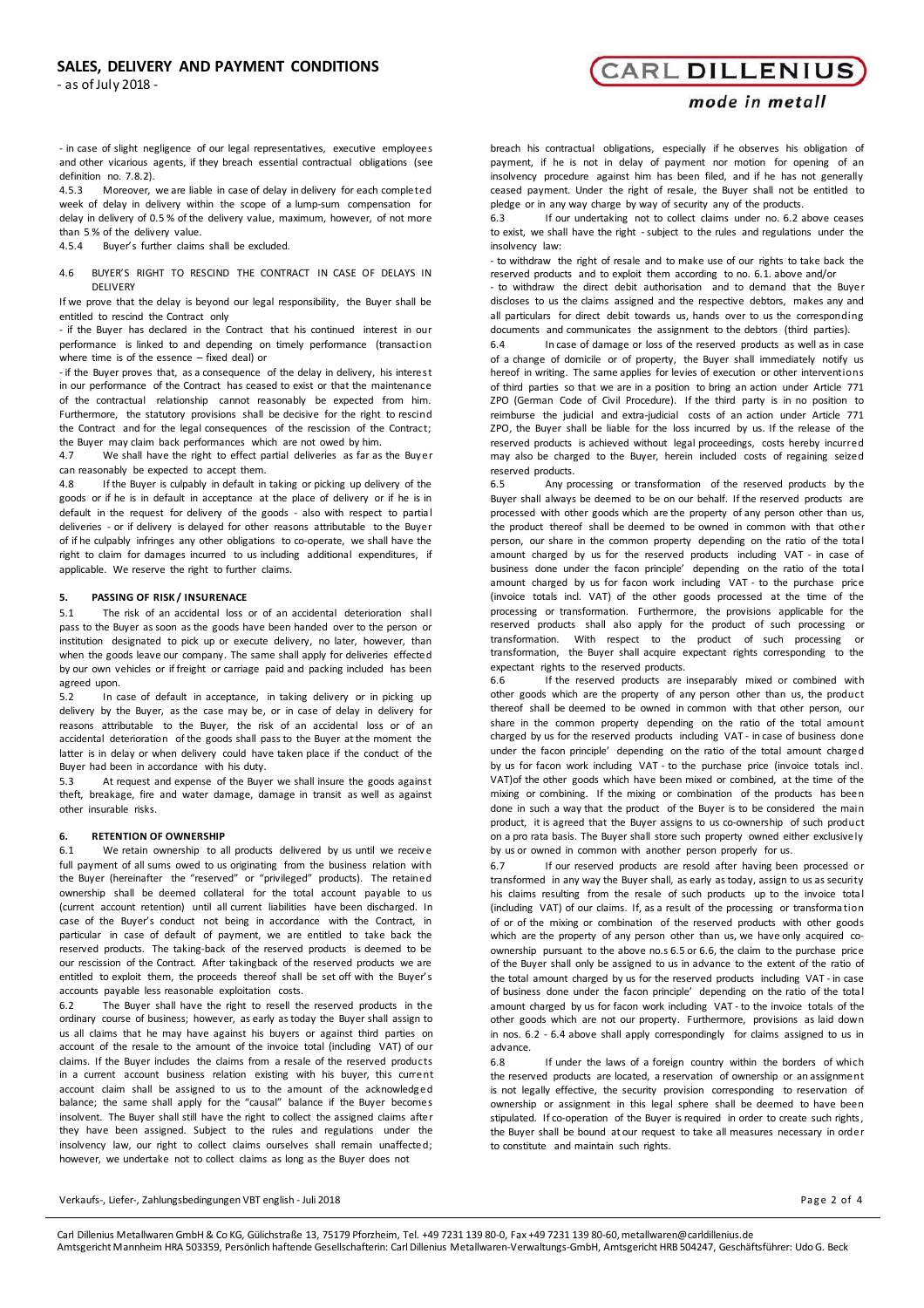- as of July 2018 -

6.9 The Buyer shall treat the reserved products properly and keep them in good repair at his own expense; in particular, the Buyer shall at his own expense sufficiently insure the reserved products at their current replacement value against theft, robbery, burglary, fire and water damage. As early as today, the Buyer shall assign to us all rights resulting from such insurance related to the reserved products. We accept such assignment. Furthermore, we reserve all rights to assert our claims for performance or claims for damages.

6.10 Upon request of the Buyer, we undertake to release the securities we are entitled to as far as the recoverable value of such securities exceeds the value of our claims to be secured by more than 10 %. We shall have the right to select the securities to be released.

# **7. RIGHTS IN KNOW-HOW AND INVENTIONS**

The secret, high-quality and advanced knowledge (know-how) and inventions and any related industrial property rights gained by us or during the execution of the contracts concluded with us are only entitled to us - excluded separated agreement respectively the use or use of the goods supplied to the contractua l partner in the meaning and purpose of the contract.

# **8. CHARACTERISTICS OF THE PRODUCTS, LIABILITY FOR DEFECTS**

8.1 The performance descriptions applicable to content and extent of our obligation of performance according to no. 2.3 only include particulars with respect to the characteristics of the products and shall only be subject-matter of a warranty if this was expressly agreed upon.

8.2 Buyer's rights with respect to warranty claims presume that he duly performed his statutorily owed duties with regard to examination and notification. The Buyer undertakes to examine the goods carefully and to give written notice of any recognizable defects immediately, within eight days after a defect has become apparent during careful examination at the latest. The same applies if we have delivered higher or smaller quantities or different products than ordered. We shall then notify the Buyer whether the goods which are subject to a complaint shall be returned to us or whether the Buyer shall wait until the goods are either picked up by us at his site or are inspected by us on‐site.

8.3 We shall not be liable for any defect resulting from natural wear and tear as well as from external influence on the goods. The Buyer loses all warranty claims if

‐ the Buyer repairs, amends, alters or otherwise works on the products himself or lets third parties do so without our prior consent or

‐ the products are not used or handled in accordance with our guidelines or are otherwise handled or used inappropriately, and

‐ the Buyer does not prove that the defects are neither partially nor in whole due to the reasons set out herein above and that thereby remedy of defects is not rendered considerably more difficult for us.

8.4 Buyer's warranty claims do not exist in case of insignificant deviations from the characteristics agreed upon.

8.5 In case of a defect, we have the option to repeat performance by either removal of defects or delivering new goods in replacement. We are entitled to refuse repeating the performance if either one of the options or both are impossible or disproportiona te. We may also refuse repeated performance as long as the Buyer does not perform his obligations of payment towards us to the extent which is in accordance with the portion free of defect of the fulfilled performance. We are obligated to bear any and all expenses necessary for the purpose of repeated performance, especially costs for transport, tolls, work and material as far as these costs are not increased by moving the delivery to a place other than the place of performance unless the moving of the delivery to a place other than the place of performance complies with the use under the provisions of this Contract. We are entitled to have defects remedied by third parties. Parts that have been replaced shall become our property.

8.6 In cases of impossibility or failure of repeated performance, culpable or unreasonable delay or in case of serious and final refusal by us to repea t performance or if the Buyer cannot be expected to accept repair or replacement, the Buyer shall be entitled at his discretion either to claim reduction of the purchase price or to rescind the Contract.

8.7 As far as, with regard to the preconditions and consequences of repeated performance, reduction and rescission, the contractual provisions do not contain any provisions at all or do not contain provisions deviating from the statutory provisions, the statutory provisions shall apply with respect to these rights.

8.8 Buyer's claims for compensation for damages and expenses in connection with defects comply with the following provisions no.8.8.1 to no.8.9

# **CARL DILLENIUS**

# mode in metall

inclusively regardless of the legal nature of the claim – especially also with respect to claims due to defects and breach of obligations as well as tortious claims.

8.8.1 We are unlimitedly liable for damage according to the statutory provisions:

.<br>- for intention:

‐ for culpable infringement of life, body, health;

‐ for defects as well as other circumstances which have been fraudulently concealed; or

‐ for defects whose absence has been guaranteed or as far as the characteristics have been guaranteed.<br>8.8.2 Des Moreo

8.8.2 Des Moreover, we are liable for damage according to the statutory provisions whereby our liability for damages, however, is limited to the foreseeable, typically arising damage (except for the cases in no. 8.8.1 above): ‐ for gross negligence of our legal representatives, executive employees and other vicarious agents;

‐ for slight negligence of our legal representatives, executive employees and other vicarious agents under the condition that they breach material contractual obligations (obligations whose fulfillment makes the performa nce of the Contract possible at all and in whose observance the contracting party may regularly trust).

8.8.3 The liability according to the Produkthaftungsgesetz (Germa n Product Liability Act) remains unaffected.

8.8.4 Further claims are excluded unless otherwise agreed upon in no. 8.8. 8.9 No. 8.8 above does not affect the statutory provisions with regard to the burden of proof.

#### **9. LIABILITY FOR COLLATERAL DUTIES**

If the item delivered cannot be contractually used by the Buyer as a result of omitted or deficient performance of precontractual proposals, consultancies and other collateral duties due to our own fault, our legal representatives' or our vicarious agents' fault, the provisions no. 8.8 and 8.9 shall apply according ly under exclusion of Buyer's further claims.

# **10. JOINT AND SEVERAL LIABILITY, BUYER'S RESCISSION**

10.1 The following provisions apply to the Buyer's claims other than claims in connection with defective products. However, these provisions shall not constitute a limitation or exclusion of our statutory or contractual rights and claims.

10.2 Without prejudice to the provisions for delay in payment (no. 4.5), the provisions of no. 8.8 above shall apply accordingly to our liability for damage. Any further liability for damages – no matter on what legal grounds ‐ shall be excluded. This applies especially to claims for damage beside the performance and instead of performance on the basis of breach of obligations as well as claims under tort for compensation of property damage under Artic le 823 BGB (German Civil Code).<br>10.3 The limitation cor

The limitation contained in no. 10.2 above does also apply if the Buyer claims compensation of costs incurred.<br>10.4 Any fault of our legal representat

Any fault of our legal representatives and vicarious agents shall be attributed to us.

10.5 The statutory rules on the burden of proof remain unaffected.

10.6 As far as our liability is excluded or limited, such exclusion or limitation does also apply for the personal liability of our staff, employees, legal representatives and vicarious agents.

10.7 If we breach an obligation of this Contract, the Buyer shall only be entitled to rescind this Contract, subject to the applicable statutory provisions, if the fault for such breach is attributable to us. In the cases provided for in no. 7.6 above (failure of repeated performance etc.) and in cases of impossibility , however, the statutory provisions unlimitedly apply; as for a rescission of the Buyer because of delay in delivery or performance, the provisions contained in no. 4.4.3, 4.4.4 and 4.6 above apply. Upon our request, the Buyer shall decla re within a reasonable delay of time, whether he will rescind this Contract due to our breach of obligation or insist on our performance under this Contract.

#### **11. TERMS OF PRESCRIPTION**

11.1 The term of prescription for rights and claims based on defects of the products – no matter on what legal ground – shall be, subject to no. 11.3 below, one year.

11.2 The term of prescription laid down in no. 11.1 above shall also apply for any and all claims for damages against us.

11.3 The term of prescription according to no. 11.1 shall generally not apply in case of intention. It shall also not apply in case of fraudulent concealment of a defect or in case of a guarantee for the characteristics of the

Verkaufs-, Liefer-, Zahlungsbedingungen VBT english - Juli 2018 **Pa g e 3 of 4** and the state of the state of the state of the state of the state of the state of the state of the state of the state of the state of the stat

Carl Dillenius Metallwaren GmbH & Co KG, Gülichstraße 13, 75179 Pforzheim, Tel. +49 7231 139 80‐0, Fax +49 7231 139 80‐60,[metallwaren@carldillenius.de](mailto:metallwaren@carldillenius.de) Amtsgericht Mannheim HRA 503359, Persönlich haftende Gesellschafterin: Carl Dillenius Metallwaren‐Verwaltungs‐GmbH, Amtsgericht HRB 504247, Geschäftsführer: Udo G. Beck